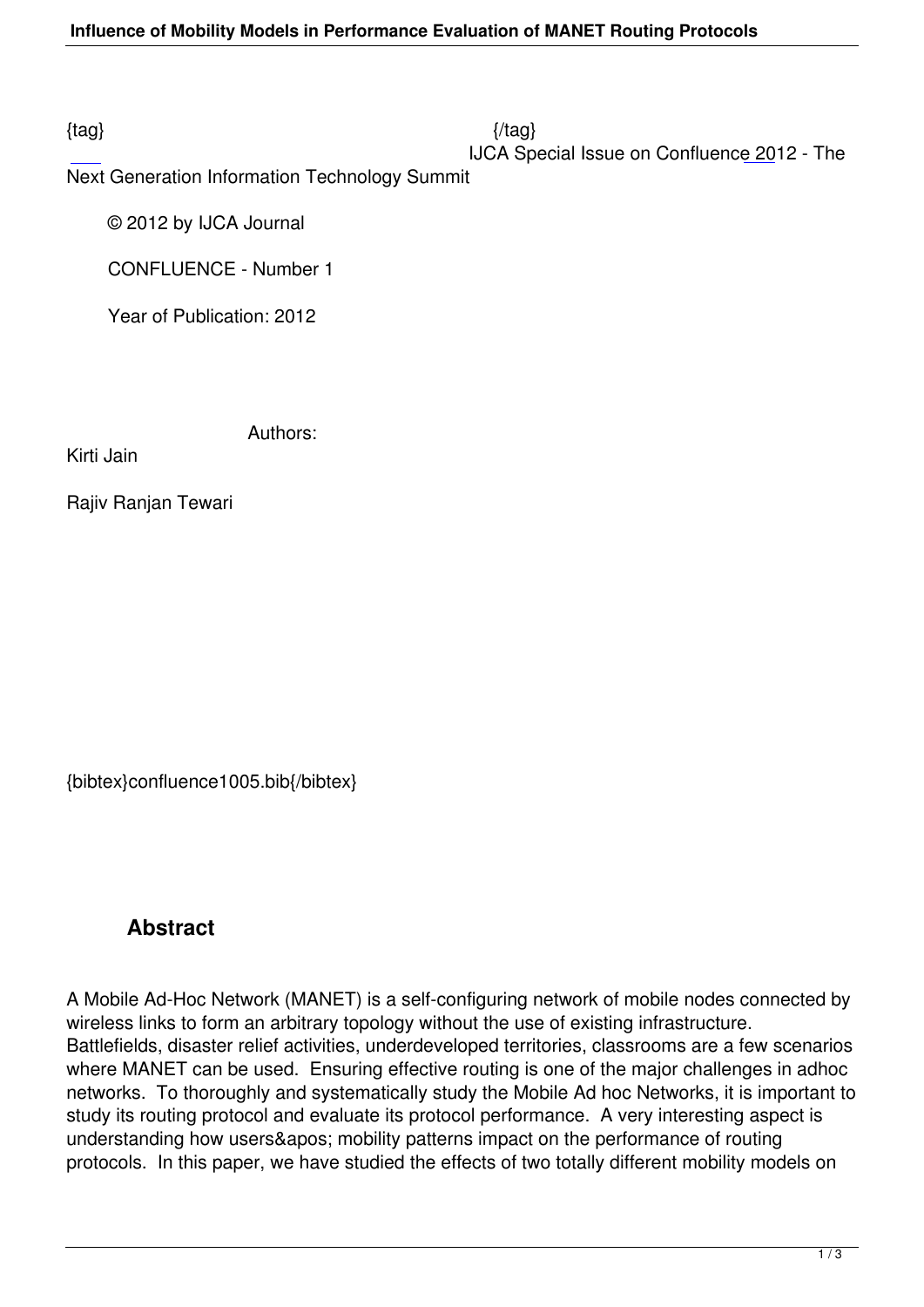the performance of three popularly used routing protocols Dynamic Source Routing (DSR-Reactive Protocol) and Destination-Sequenced Distance-Vector (DSDV-Proactive Protocol) and AODV. The widely used mobility model Random Way Point has been compared with City Section mobility model by implementing in NS2. Several experiments have been carried out to study the relative strengths, weakness and applicability of protocols to these mobility models. Our results show that the protocol performance may vary drastically across mobility models and performance rankings of protocols may vary with the mobility models used.

## **Refer**

## **ences**

Azzedine Boukerche, Begumhan. Tugut, Nevin Aydin, Mohammad Z. Ahmad, Ladislau Boloni, Damla Tungut. Routing Protocols in adhoc networks: A survey. Computer Networks 55 (2011) 3032–3080.

 - Jun Li,Yifeng Zhou, Louise Lamont,F. Richard Yu, Camille-Alain Rabbath. Swarm mobility and its impact on performance of routing protocols in MANETs. Computer Communications 35 (2012) 709–719.

A. Bamis, A. Boukerche, I. Chatzigiannakis, S. Nikoletseas, A mobility aware protocol synthesis for efficient routing in ad hoc mobile networks, Computer Networks 52 (1) (2008) 130–154.

 - Joy Ghosh , Sumesh J. Philip , Chunming Qiao. Sociological orbit aware location approximation and routing (SOLAR) in MANET. Ad Hoc Networks 5 (2007) 189–209.

T. Camp, J. Boleng, and V. Davies. A survey of mobility models for adhoc network research. Wireless Communication & Mobile Computing (WCMC): Special issue on Mobile Ad Hoc Networking: Research, Trends and Applications, vol. 2, no. 5, pp. 483-502, 2002.

F. Bai, N. Sadagopan, and A. Helmy. Important: A framework to systematically analyze the impact of mobility on performance of routing protocols for adhoc networks. In The 22nd Annual Joint Conference of the IEEE Computer and Communications Societies (INFOCOM), June 2003.

J. Broch, D. Maltz, D. Johnson, Y. Hu, and J. Jetcheva. A performance comparison of multi-hop wireless adhoc network routing protocols. In 4th Annual ACM/IEEE International Conference on Mobile Computing and Networking (Mobicom), pages 25. 30, Dallas Texas, October 1998.

Karthik Ramachandra and Hesham H. Ali, & apos; Evaluating the performance of various architecture for wireless adhoc networks', IEEE Proceedings of the 37th Hawali international conference on system sciences, 2004.

D. B. Johnson, D. A. Maltz, J. Broch, DSR: the dynamic source routing protocol for multihop wireless ad hoc networks, in: C. E. Perkins (Ed. ), Ad Hoc Networking, Addison-Wesley, 2001, pp. 139–172 (Chapter 5).

 - C. Perkins, P. Bhagwat, Highly dynamic destination-sequenced distance-vector routing (DSDV) for mobile computers, in: ACM SIGCOMM, August–September 1994, pp. 234–244.

 - C. E. Perkins and E. M. Royer, . Ad Hoc On-Demand Distance Vector Routing. , In Proceedings of IEEE WMCSA&apos: 99, New Orleans, LA, Feb. 1999, pp. 90-100.

Samir R. Das, R. Casteneda, J. Yan, ' simulation based performance evaluation of routing protocols for mobile adhoc networks', Mobile networks and application 5, 2002.